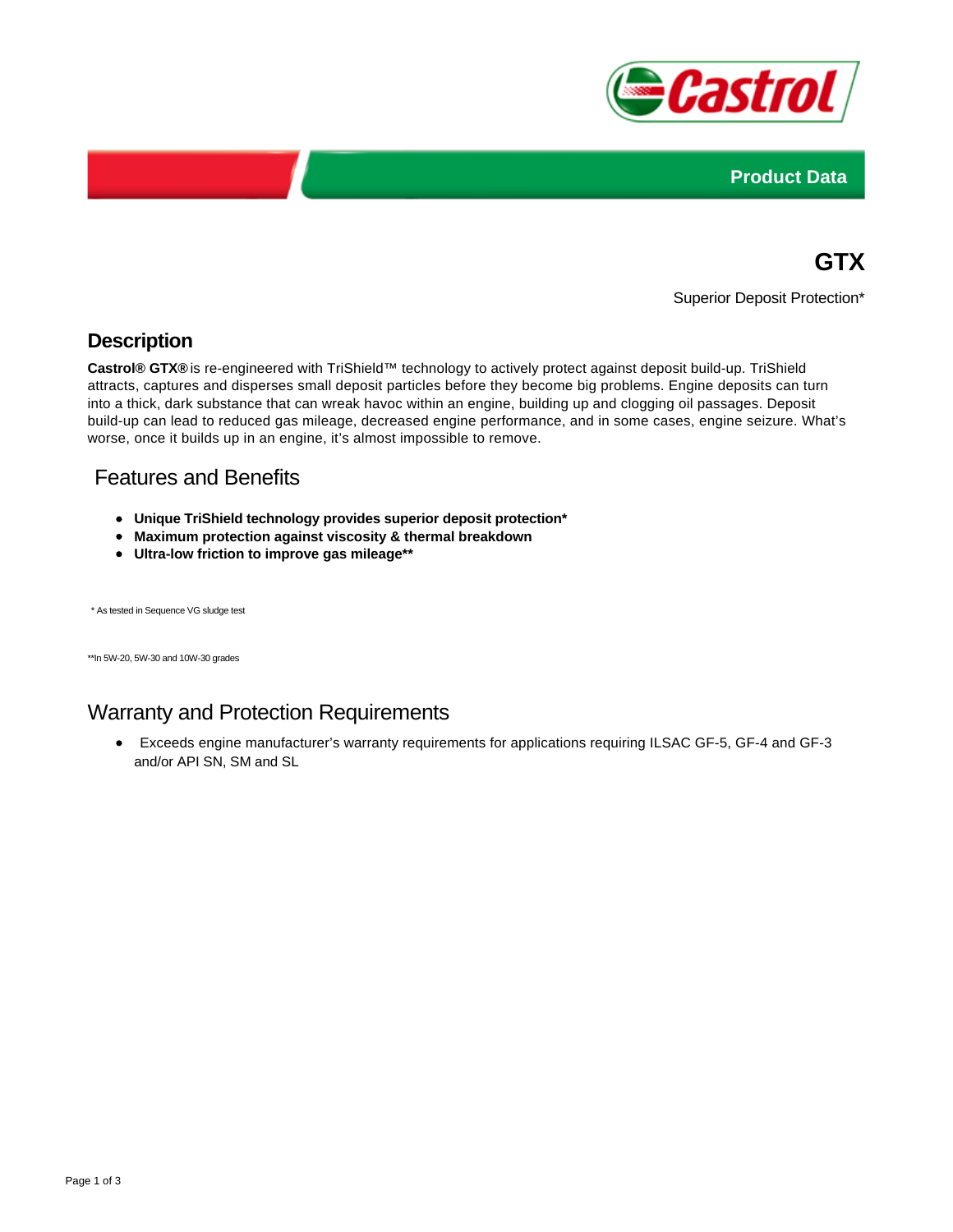| Specification 5W-20 5W-30 10W-30 10W-40 20W-50 |   |   |   |   |   |
|------------------------------------------------|---|---|---|---|---|
| <b>API SN</b>                                  | x | X | x | x | x |
| <b>SM</b>                                      | x | x | x | x | x |
| <b>SL</b>                                      | x | x | x | x | x |
| SJ                                             | x | x | x | x | x |
| <b>ILSAC GF-5</b>                              | x | x | x |   |   |
| <b>ILSAC GF-4</b>                              | x | x | x |   |   |
| ILSAC GF-3                                     | X | X | X |   |   |
| <b>Chrysler MS</b><br>6395*                    | x | x |   |   |   |
| Ford WSS-<br>M2C153-H                          | x |   |   |   |   |
| Ford WSS-<br>M2C929-A                          |   | X |   |   |   |
| Ford WSS-<br><b>MC930-A</b>                    | x |   |   |   |   |
| Ford WWS-<br>M2C945-A                          | X |   |   |   |   |
| Ford WWS-<br>M2C946-A                          |   | X |   |   |   |
| GM 6094M*                                      |   | X | x |   |   |

\*Meets performance

# **Typical Characteristics**

| <b>Name</b>                                                                  | <b>Method</b>                    | <b>Units</b> | 5W-20                         | 5W-30                    | 10W-30                   | 10W-40                     | 20W-50                        |
|------------------------------------------------------------------------------|----------------------------------|--------------|-------------------------------|--------------------------|--------------------------|----------------------------|-------------------------------|
| Viscosity @ 100°C                                                            | <b>ASTM</b><br>D445              | cSt          | 9.1                           | 10.5                     | 11.31                    | 14.3                       | 18.09                         |
| Viscosity @ 210°F                                                            | <b>ASTM</b><br>D <sub>2161</sub> | <b>SUS</b>   | 56.1                          | 61.7                     | 63.9                     | 75.2                       | 90.4                          |
| Viscosity $@$ 40 $°C$                                                        | <b>ASTM</b><br>D445              | cSt          | 51.77                         | 66.4                     | 75.1                     | 108.3                      | 159.1                         |
| Viscosity Index                                                              | <b>ASTM</b><br>D <sub>2270</sub> |              | 158                           | 146                      | 142                      | 133                        | 126                           |
| Low Temperature (C)<br>Cranking Low<br>Temperature (C) Cranking<br>Viscosity | <b>ASTM</b><br>D5293             | сP<br>max    | $6,600@ -$<br>30 <sup>o</sup> | $6,600@ -$<br>$30^\circ$ | $7,000@ -$<br>$25^\circ$ | $7,000@ -$<br>$25^{\circ}$ | $9,500@ -$<br>15 <sup>o</sup> |